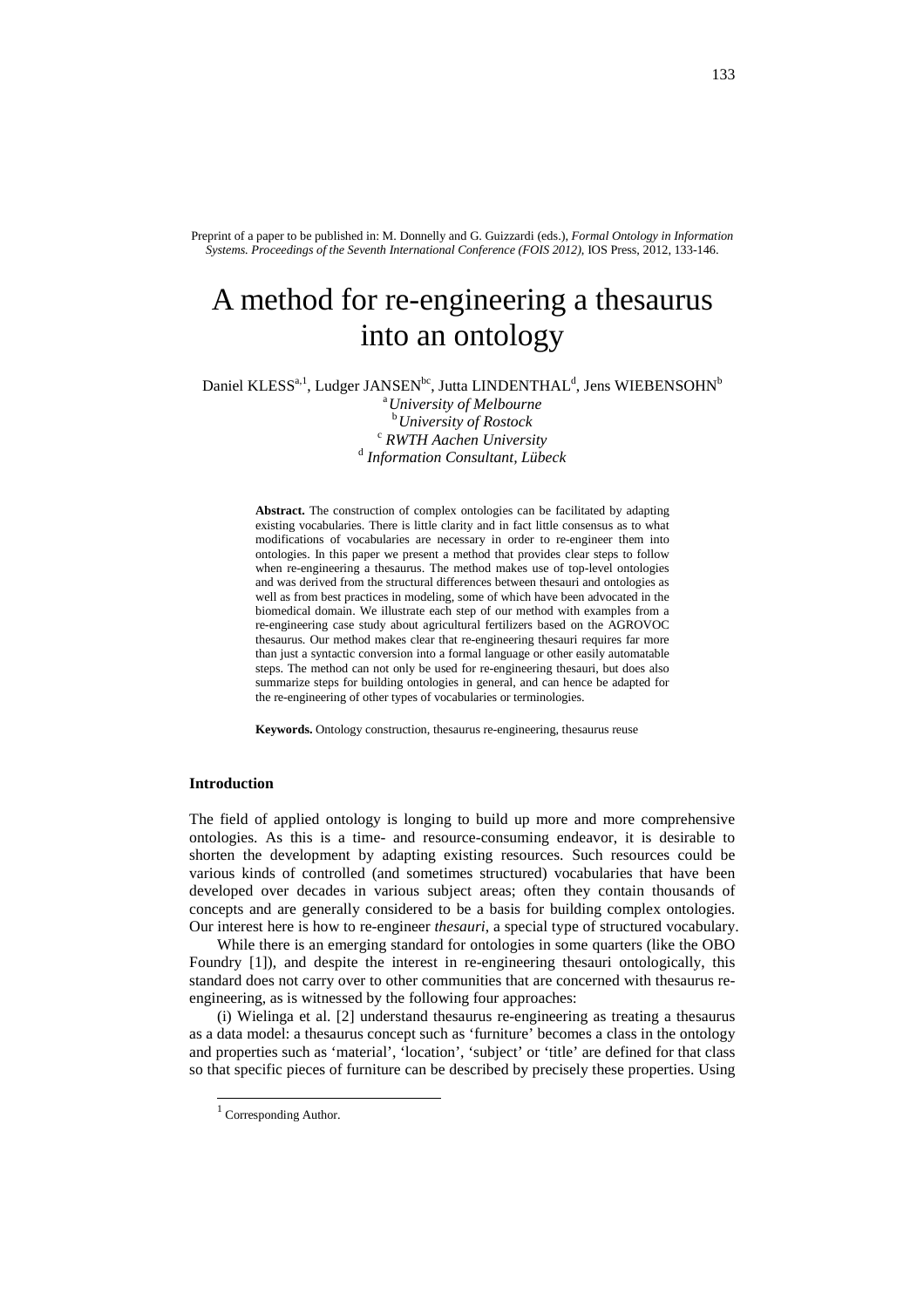the RDF semantics [3], this approach does not distinguish between instances and classes. Many ontologists, however, see this as an illegitimate confusion between particular and universal entities.

(ii) Soergel et al. [4] put the emphasis of re-engineering on the refinement of the generic relations of a thesaurus, where normally all hierarchy building relations are treated on a par, as well as all associative relationships. Different hierarchical relations have to be distinguished if, e.g., automated reasoning is to be supported (see table 1).

**Table 1**: Refinement of thesaurus relations according to Soergel et al. [4]

| Sub-relations of the hierarchical relation: | Sub-relations of the associative relation: |
|---------------------------------------------|--------------------------------------------|
| 'Colorado river' instance Of 'rivers'       | 'overgrazing' causes 'desertification'     |
| 'blood' containsSubstance 'blood proteins'  | 'plough' instrumentFor 'ploughing'         |
| 'roots' yieldsPortion 'cuttings'            |                                            |
| 'Francophone Africa' has Member 'Benin'     |                                            |

(iii) In the Semantic Web and Open Linked Data initiatives it is popular to treat the data model of a thesaurus as an "ontology" or "schema", and the thesaurus content as data of that "ontology". While this is mainly a syntactic conversion, the semantic conversion essentially lies for van Assem [5] in differentiating the hierarchical thesaurus relation into two different relationships—a transitive and a non-transitive one. These relationships are then defined as a subtype of the subclass relation in RDFS, although it is recognized that this practice is often incorrect. Van Assem has further suggested using the already existing Simple Knowledge Organization System (SKOS) [6] as an "ontology" (i.e. data model) for thesauri and other vocabularies. The ontology design patterns by Villazón-Terrazas [7] are very similar to the method of van Assem, but solely focus on a syntactic conversion of thesauri and other vocabularies.

(iv) Hepp and de Bruijn [8] define contexts like 'product' or 'service' which can be combined with concepts such as 'TV set' to create categories like 'TV as product' or 'TV as service'. Hepp and de Bruijn see this as sufficient for a script-based creation of "meaningful ontology classes", without really saying what this comes up to.

This overview reveals that there are highly different understandings of what reengineering thesauri into ontologies means, and what the differences between vocabularies and ontologies are in the first place—and thus also what building ontologies means in general. While (ii), (iii) and (iv) have the advantage of keeping the original thesaurus structure more or less as it is, we do not see how any of these four approaches could create ontologies that can be integrated with other modularly developed ontologies, not to speak of ontologies that provide useful reasoning results alone or in combination with other ontologies—properties that are often considered essential for complex ontologies. Some authors discuss methods or challenges for reengineering specific thesauri into ontologies that are of interest to us:

(v) Converting the UMLS meta-thesaurus, Hahn [9] and Hahn and Schulz [10] present a method with four steps including a syntactic conversion, removing cycles and inconsistencies, and finally refining and completing formal specifications manually.

(vi) Based on their work on the Finnish YSA and MASA thesaurus, Hyvönen et al. [11] identify missing links in the is-a hierarchy, ambiguity and non-transitivity of the hierarchical relation, the ambiguity of concept meanings as well as the alignment to a top-level ontology as challenges of using thesauri as ontologies.

(vii) Analyzing the NCI Thesaurus, Schulz et al. [12] find that the thesaurus relations cannot be reliably used as ontological axioms.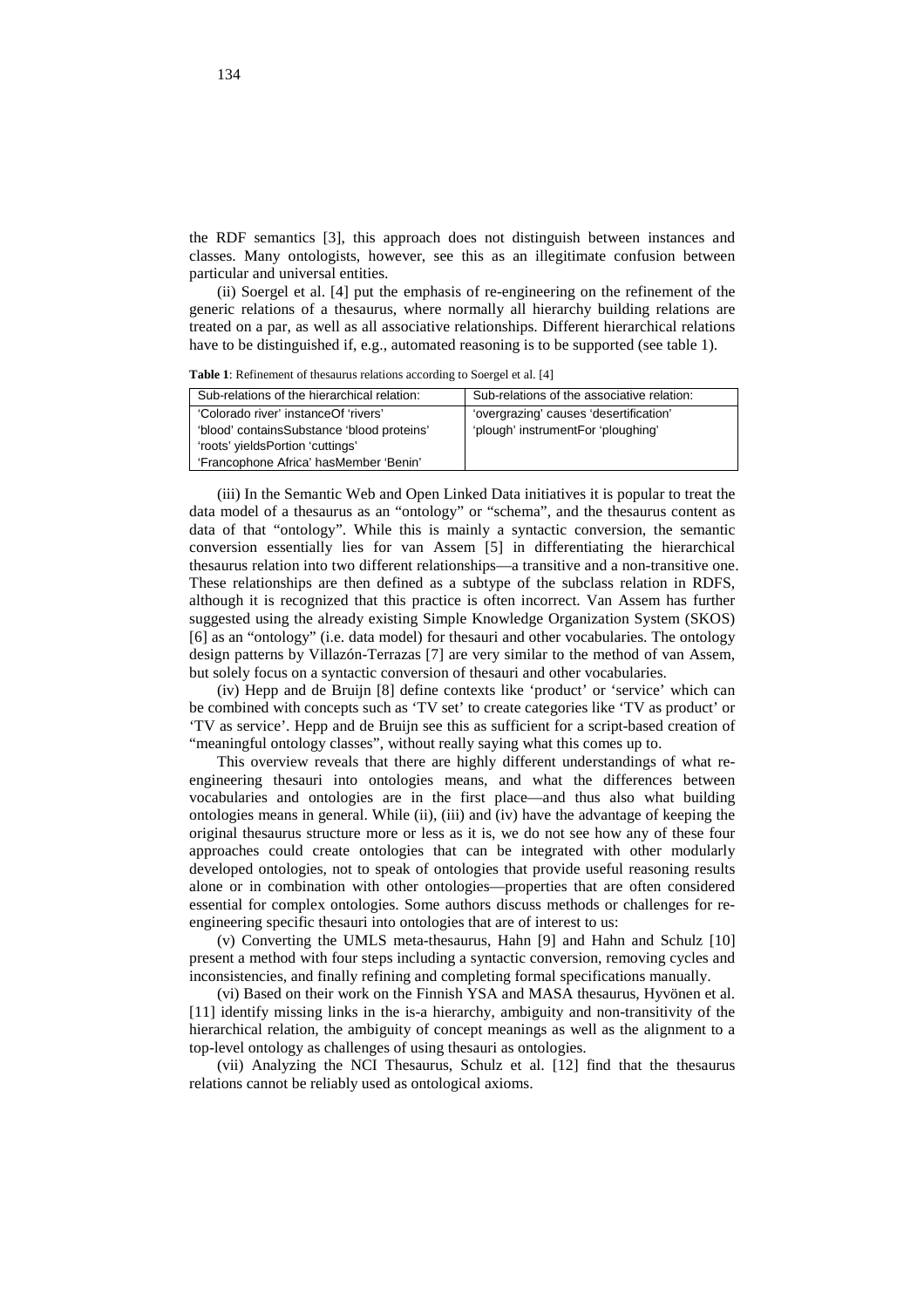There have also been approaches to re-engineer vocabularies other than thesauri into ontologies, e.g. the re-engineering of WordNet by Gangemi et al. [13] using what is now known as the OntoClean method [14] or Ontology Design Patterns focusing on the re-engineering of Classification Schemes [15]. These proposals discuss specific aspects or steps of ontological re-engineering, but cannot guide the whole process.

In this paper we suggest a general method for re-engineering a standard-compliant thesaurus into an ontology by making use of top-level ontologies. Doing so, we implicitly detail important differences between thesauri and ontologies and contribute to the understanding of ontology construction. Our focus is a strongly practical one that provides ontology developers with guidelines—not only in terms of modeling principles, but also in how to use the popular description language OWL correctly. We will start with explaining the structure of a thesaurus before we detail the way we derived our method. The method is then presented in various distinguishable steps.

## **1. The structure of a thesaurus**

According to [16], the basic style of thesaurus relationships has been established in 1967 in an appendix 'Rules and conventions' of the Thesaurus of Engineering and Scientific Terms (TEST) [17] and was further developed in international standards [18] [19], recently updated and summarized in the first part of ISO 25964 [20]. As defined in ISO 25964, a thesaurus assembles concepts and terms (in English language often in their plural form), where a thesaurus concept is a "unit of thought", while a term is a "word or phrase used to label a concept". Thesauri establish equivalence relations between terms and hierarchical and associative relationships between concepts:

**Equivalence relationships** are primarily established between terms that are truly synonymous or are at least treated quasi-synonymous in the thesaurus, e.g. 'diseases' and 'disorders'. Though logically dubious, thesauri can even treat antonyms (opposites) as quasi-synonyms (e.g. 'wetness' and 'dryness'). Quasi-synonymity may also be used to limit the hierarchical depth of a thesaurus, e.g. by treating the terms 'basalt', 'granite' and 'slate' as equivalent to the term 'rock' [20]. One of the equivalent terms is generally chosen as the preferred term to represent the concept for human readers.

The **hierarchical relationship** "should be established between a pair of concepts when the scope of one of them falls completely within the scope of the other. It should be based on degrees or levels of superordination and subordination, where the superordinate concept represents a class or whole, and subordinate concepts refer to its members or parts" [20]. Further, "every subordinate concept should belong to the same inherent category as its superordinate concept, i.e., both the broader and narrower term should represent a thing, or an action, or a property" [20]. However, neither 'class' nor 'category' are explicitly defined in the standard, and the definition of 'scope' as the "semantic boundary of a concept" [20] is not satisfactory.

The standards are more precise in detailing three types of hierarchical relationships that can be distinguished: (a) the generic relationship, (b) the hierarchical whole-part relation, and (c) the instance relationship. The **generic relationship** is defined as "the link between a class or category and its members or species" [20]. Its correctness can be checked by an all-and-some test: e.g., *all* parrots are birds, and *some* birds are parrots. The **hierarchical whole-part relationship** is correctly applied, if the part belongs *uniquely* to the whole (i.e., there can be no whole-part multi-hierarchy). Many uses of "is part-of" in normal language do not hold as general statements. E.g., while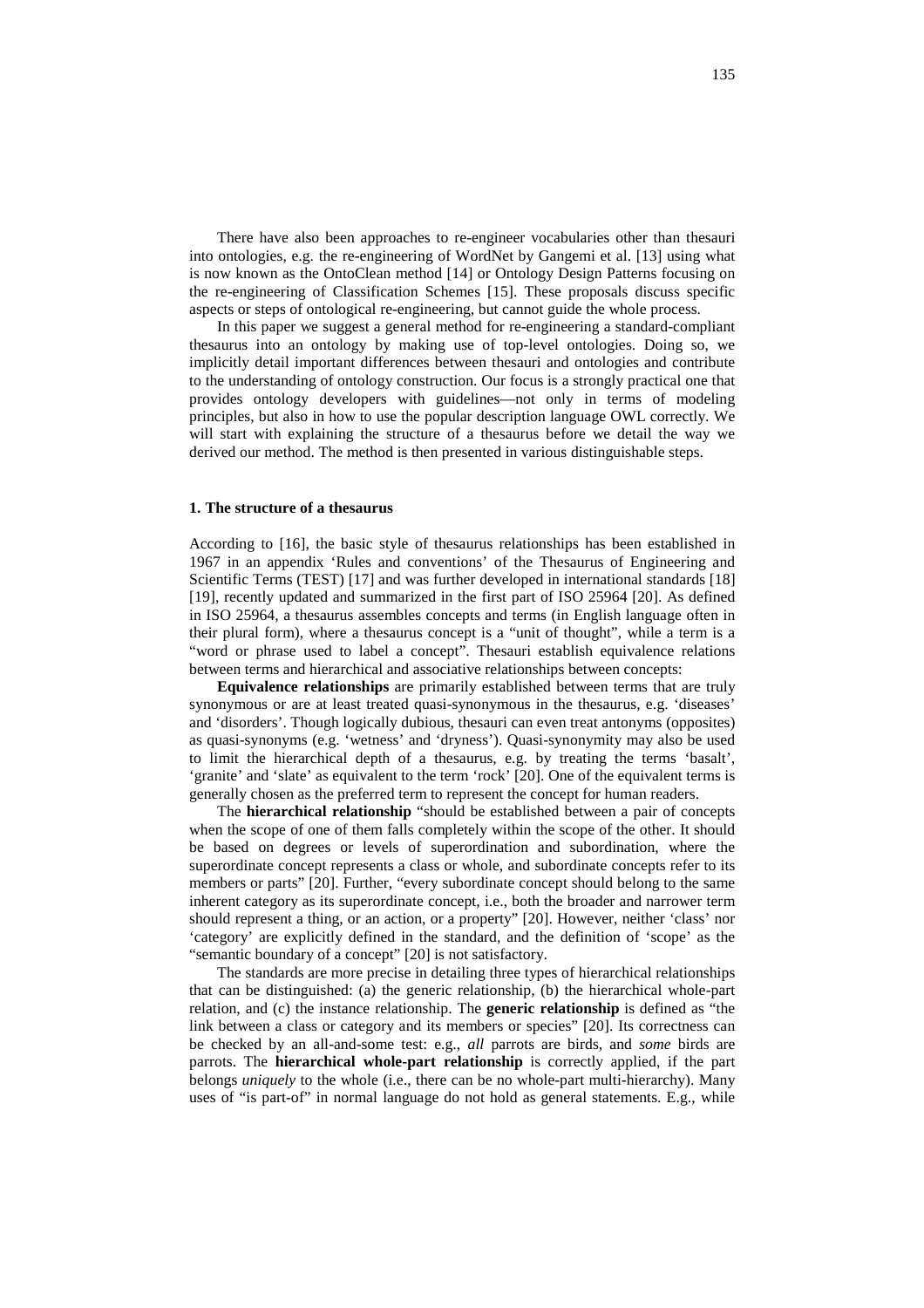"A wheel is part of a bicycle" is a true normal language sentence, it has no valid equivalence in a thesaurus, since not all types of wheels are part of a bicycle. Such relations can be modeled as associative relations or be addressed by replacing 'wheels' with a more specific concept 'bicycle wheels' [20]. The **instance relationship** is to be applied between a general concept and an instance. Again, the standard does not explicitly define these terms, but examples like 'Alps' or 'Himalayas' as instances of the class 'mountain regions' make clear that instances shall refer to what can be represented by a proper name. The three types of hierarchical relationships can be mixed with each other. They may also be applied in a way that creates poly-hierarchies, i.e. hierarchies where one concept has multiple parents in the hierarchy.

The **associative relationship** is used for "suggesting additional or alternative concepts for use in indexing or retrieval" and it is to be applied between "semantically or conceptually" related concepts that are not hierarchically related [20]. Further, the standard states that whenever one term is used, "the other should always be implied within the common frames of reference shared by the users of the thesaurus. Moreover, one of the terms is often a necessary component in any explanation or definition of the other" and a term should always be "strongly implied by the other" [20].

Other elements that may be relevant for ontological re-engineering are facets and thesaurus arrays, introduced in [19]. **Facets** can occur as the top-level elements in a thesaurus, but may also be used to indicate "breaks" in the thesaurus hierarchy. For example, *'people'* may be used as a facet label under the concept 'agricultural industries' to visually collocate concepts like 'farm managers' or 'shepherds', implying that these concepts are *not* hierarchical subordinates of 'agricultural industries' [20].

**Array labels**, as we will call them here, indicate the characteristics of division for groups of sibling concepts (called thesaurus arrays). For example, the array label *'by source animal'* groups 'cow milk' or 'sheep milk' as subordinates of 'milk', while the array label *'by fat content'* groups 'full milk' and 'low fat milk' as a separated group of subordinates of 'milk'. The array labels are ontologically interesting since they may give a hint on additional properties specializing subordinate concepts in the is-a hierarchy of an ontology [20].

It should be noted that thesaurus standards have been developed and changed over time, whereas the data structure of actual thesaurus systems is practically inert after they have been implemented. Thus domain-specific thesauri may often not have adopted the past or recent changes in the standards. Moreover, thesaurus designers often neglect existing standards, and it can only be evaluated manually to which degree a specific thesaurus adheres to the rules and guidelines that are provided in the standards [21]; such an evaluation forms step 1 of our re-engineering method.

# **2. Derivation of the method**

The aim of the re-engineering method suggested in this paper is to create ontologies that can be integrated, although they are modularly developed. For this purpose, we will use existing top-level ontologies and well-defined formal relations, strictly separate classes from individuals, and use a formal language for describing the domain.

The developed method is based on insights about the structural differences between thesauri and ontologies. The adopted methods and best practices are also known as the "realist paradigm" described by Smith & Ceusters [22] or Jansen & Schulz [23]; which were used together with the description language OWL. We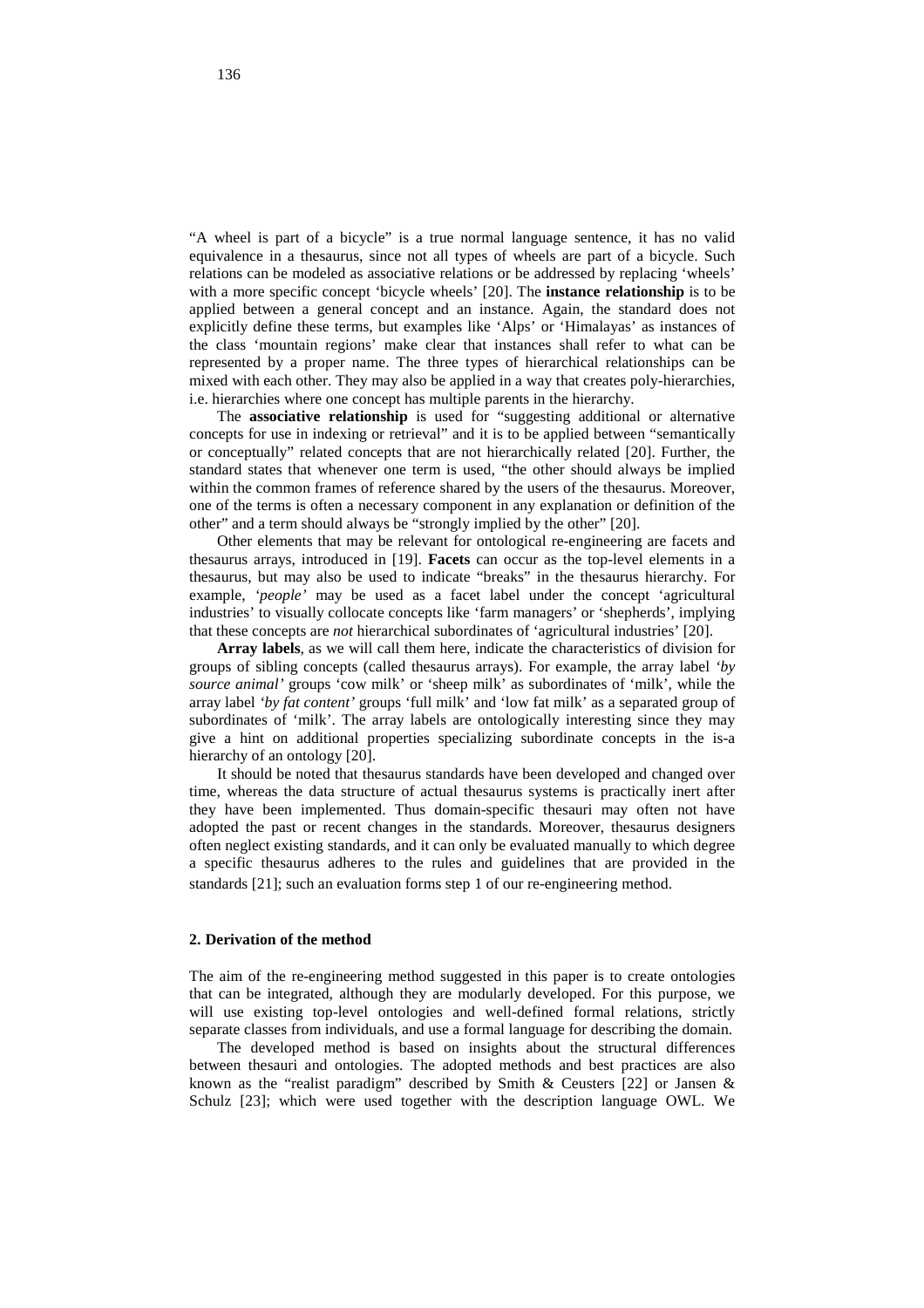consider this approach to be most useful for the working ontologist in a specific domain, as OWL enjoys tool and reasoning support that many other logic-based languages still lack—a factor that is highly relevant in constructing complex ontologies. Our method is equally applicable when using other logic-based languages with potentially greater expressivity, though.

Various steps in our method were refined or emerged from applying the initial set of methodical steps in a re-engineering case study. In this case study we converted an excerpt of the AGROVOC thesaurus concerned with agricultural fertilizers into an ontology. We refrain from providing a detailed account of this case study here—not only because of its complexity, but also due to ongoing work in its refinement of details. We will, however, refer to the case study to illustrate the various steps of our method. Due to its better readability we used OWL Manchester syntax which is also supported by the ontology editor Protégé that we have used in our modeling task.

## **3. Method description**

Our method consists of the following steps:

- 1. Preparatory refinement and checking of the thesaurus
- 2. Syntactic conversion
- 3. Identification of membership conditions (in natural language)
- 4. Choice and alignment to top-level ontologies and formal relations
- 5. Formal specification of classes
- 6. Dissolving poly-hierarchies 7. De-coupling of independent entities
- 8. Adjustment of spelling, punctuation and other aspects of class and property labels

In the following subsections we will discuss the motivation for each of these steps, an explanation of the activities involved and an example taken from the AGROVOC thesaurus. While the presented sequence of steps is deliberately chosen and advisable to follow, the re-engineering will inevitably be an iterative process that requires the frequent repetition of steps.

# *3.1. Preparatory refinement and checking of the thesaurus*

Re-engineering should begin with checking and refining the thesaurus so that further steps can be performed more easily. We assume that the thesaurus to be re-engineered is in agreement with the ISO thesaurus standards described in section 2, particularly with respect to the distinction between concepts and terms—either by design or by adaptation, which should generally be automatable. As laid out in section 2, hierarchical relationships summarize a variety of ontologically different relationships. As a first step, the generic, hierarchical whole-part and instance relationships of the former thesaurus must explicitly be distinguished. In this course, thesaurus relationships may be detected that are not conformant with the semantics of the relation defined in the thesaurus standards and should not be transferred into the ontology. For latter steps it is also worth introducing array labels where different characteristics of division can be identified.

The thesaurus should also be analyzed for cyclic hierarchical relationships and orphans—unconnected concepts that do not form part of the thesaurus hierarchy. While such cycles and orphans are considered erroneous in thesauri as well, they cannot be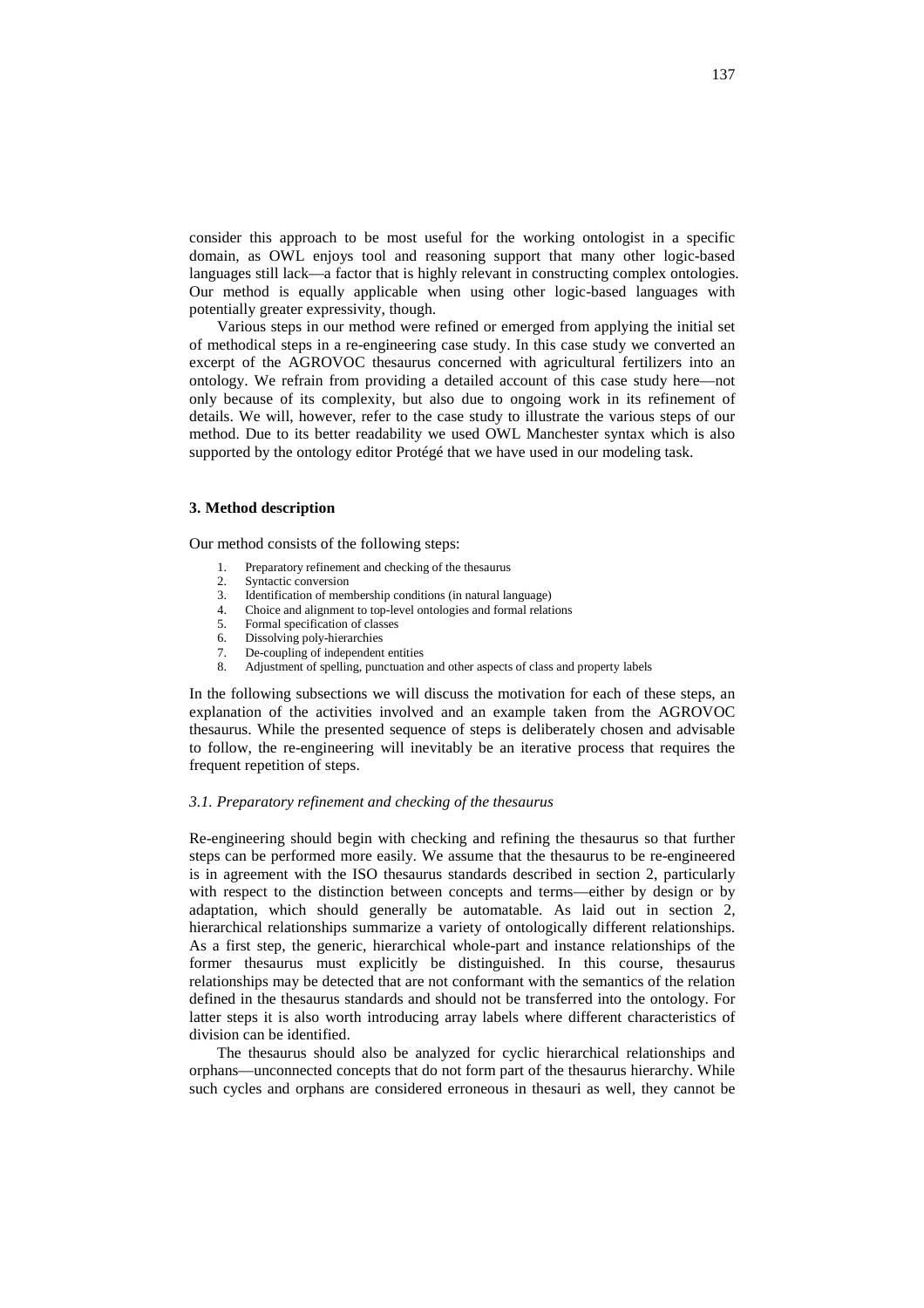accepted in the ontology at all since former bear a logical contradiction and latter would appear as top-level classes. Orphans should be assigned an appropriate place in the hierarchy or treated as synonyms of existing concepts in the thesaurus. Cycles are best addressed in connection with step 4 of our method.

**Example**: As many thesauri, AGROVOC does not distinguish between different types of hierarchical relationships. But, as it happens, our analysis revealed that all hierarchical relationships between 'fertilizer' and its subordinated concepts are proper generic relations. Other parts of the AGROVOC thesaurus display the other types of hierarchical relationships like the instance relationship (Colorado River—Rivers) or the part-of relation (Root hairs—Roots). In addition, our analysis revealed several characteristics of divisions relevant for fertilizers (highlighted in italic font) e.g.:

- by type of dominating plant nutrient (Nitrogen fertilizers, Potassium fertilizers)
- by number of plant nutrients (Compound fertilizers, Nitrogen phosphorus fertilizers)
- by nutrient release time (Slow release fertilizers)
- by organic/inorganic (Organic fertilizers, Inorganic fertilizers)
- by aggregate state (Liquid fertilizers, Liquid gas fertilizers)

## *3.2. Syntactic conversion*

Syntactic conversion aims at representing the thesaurus in a formal language so that it can be further modified in an ontology editor. For this purpose it is necessary to (preliminarily) ignore any semantics of the relations in a formal language and to use that language to store the thesaurus. Since we assumed the thesaurus to be conceptbased according to ISO 25964 [20], all thesaurus concepts and facets, if any, will be represented as classes in OWL. The terms of a thesaurus and the labels of the facets become labels of classes. Language tags allow distinguishing the languages of the labels. Subtypes of labels need to be defined, if it is desired to keep the distinction between preferred and non-preferred terms. Definitions, scope notes, and other notes and housekeeping information can be transferred to comments or custom subtypes of such. It might also be desirable to keep array labels as classes with attached labels for ontology maintenance and navigation purposes, although they do not represent ontologically relevant classes. OWL does not provide a modeling primitive that corresponds to array labels.

The **generic relationships**, which often dominate over the other kinds of hierarchical relationships in thesauri, are adopted as is-a relations in the ontology and represented through the subclass axiom. Nevertheless, they are preliminary and likely subject to smaller or more fundamental changes in connection with steps 4-7.

**Hierarchical whole-part relations** in thesauri *may be* useful in ontologies, if they contribute to the formal specification of classes (see step 5). For this reason they should be preliminarily modeled as simple part-of relations and considered subject to a later re-assessment. The relations are then also subject to potential further refinement depending on the set of formally defined relationships that shall be adopted (see step 4).

The **instance relationships** in thesauri may correspond to relationships between an individual and a class—an assertion that is generally not considered part of the ontology, but rather of a knowledge base. As such it is to be rejected as part of an ontology, acknowledging that knowledge bases can be represented by OWL as well (using the so-called "ABox" of Description Logic).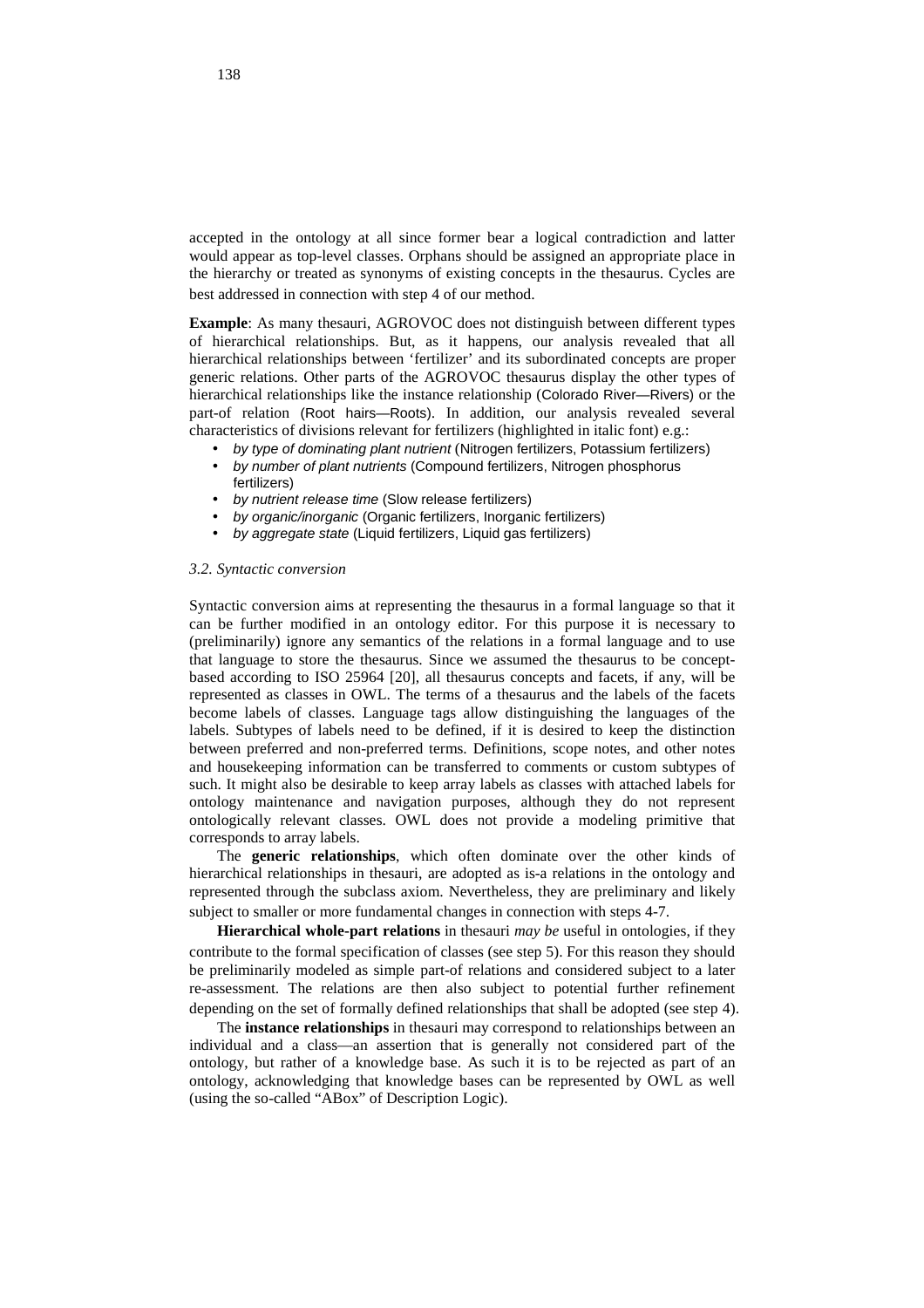**Associative relationships** *may* give hints that there is an ontological relationship between two concepts that contributes to one concept's formal specification as an ontology class. We recommend checking the usefulness of associative relations after step 4 rather than converting them straight into ontological relations here.

It is desirable to carry out the described syntactic conversion automatically, particularly when the goal is to re-engineer an entire thesaurus. In our AGROVOC case study, however, it was most economical to manually transfer the concept 'fertilizers' and its 31 subordinated concepts, all of which became subclasses of 'fertilizer'.

# *3.3. Identification of membership conditions (in natural language)*

In order to prepare the ground for the later formal specification of classes (step 5), we suggest beginning with an informal (natural language) specification of the classes by adding appropriate meta-data. The goal is to identify characteristics that can act as *necessary* and ideally *sufficient* conditions for belonging to the class in question.

The identification of necessary conditions is generally based on natural language definitions. As ISO 25964 neither considers definitions necessary nor offers any rules for definitions, many thesauri do not contain any. Thus, encyclopedia and dictionary definitions have to be referred to. They need to be in line with the meaning of a thesaurus concept that a standard-compliant thesaurus can express through the following means:

- the equivalence relationship between natural language terms—synonyms or quasi-synonyms—representing a concept
- qualifiers to clarify the respective meanings of homonyms— e.g. bank *(financial institution)* or bank *(geography)*
- scope notes—natural language descriptions that restrict or widen the meaning and usage of a thesaurus concept
- the thesaurus hierarchy as a kind of "context" for a thesaurus concept incl. superordinate and subordinate concepts as well as facets or array labels
- associated concepts, some of which indicate what the concept in question is not meant to include—basically a list of "frequently confused concepts"
- explicit definitions.

There exists little practical guidance for how to identify necessary conditions and deciding when a set of sufficient conditions has been identified. In many cases, in particular for most natural kinds, only necessary conditions can be given [24] [25] [26]. In such cases as many as possible necessary conditions should be identified. At some occasions the problem of defining essential properties may have to be solved by making decisions of where to set the limits for borderline cases. At other occasions one may simply accept that no conditions can be defined. In such cases, natural language descriptions should be provided, which are in any case extremely helpful for both ontology maintainer and user. Examples as well as explanations of common misunderstandings should be included in comments, not in definitions.

**Example:** The AGROVOC thesaurus includes no definitions for its concepts. The 'Fertilizers' concept is located at the following hierarchical position (with "→" representing what is to become the is-a relation):

Fertilizers → Farm inputs → Inputs → Resources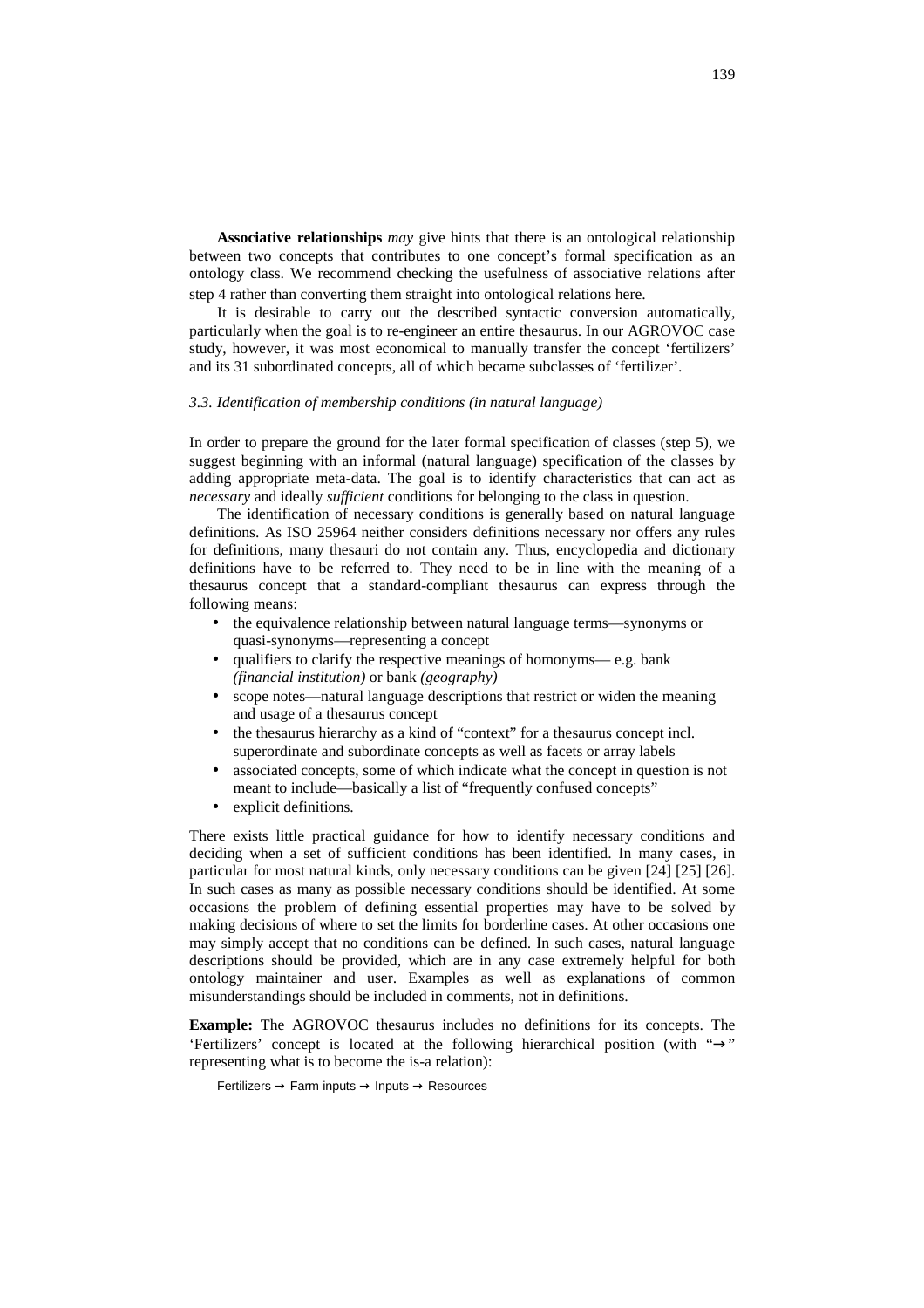This hierarchy and a dictionary definition of 'resource' [27] suggest that fertilizer is understood as an input to farming, farming being a kind of value production. Our interest was rather in a scientific specification of fertilizer out of social contexts, though. For this purpose the definition in [28] is more fruitful, which allows characterizing a fertilizer as (a) a material (b) participating in (chemical) processes improving the plant nutrition level of soils (c) containing plant nutrients. In the course of further analyses we decided to characterize fertilizer as (a) a material (b) having the disposition to release plant nutrients and (c) containing *sufficient amounts* of plant nutrients.

## *3.4. Choice and alignment to top-level ontologies and formal relations*

Aligning a thesaurus to a top-level ontology and a corresponding set of formal relations includes (a) organizing all the concepts into an is-a hierarchy, (b) asserting the top-level concepts or facets to be equivalent to or subclasses of adequate classes of a top-level ontology and (c) refining the hierarchical whole-part relations according to a set of formally defined relationships (like 'has-abstract-part' or 'grain-of').

While some authors have doubts about the usefulness of top-level ontologies [29], we consider them as a bundle of helpful micro-theories that in their combination take many decisions from the domain modeler, thus easing his burden and securing similar design standards across ontology projects. Moreover, the commitment to an axiomatic top-level ontology such as  $B\overline{FO}^2$  or  $DOLCE^3$  avoids wrong conclusions and mistakes typical for ad-hoc approaches to modeling ontologies.

Also, a fixed set of formally defined relations (object properties in OWL) ought to be adopted, such as the Relation Ontology<sup>4</sup> or the relations defined in BioTop [30], an upper-domain ontology that can be aligned (through so-called bridges<sup>5</sup>) to both BFO and DOLCE. The adopted relations should have a strong tie with the adopted top-level ontology, because many relations are and should be constrained in their domain and range with reference to a top-level ontology. A useful set of ontological relations will generally comprise spatial, mereological and temporal relations. Most fundamental is the is-a or subclass-of relation, which is a pre-defined part of the Web Ontology Language (OWL).

The generic relationships in a thesaurus are prima facie candidates for becoming is-a relationships in an ontology. Since they may be mixed with hierarchical whole-part relationships in a thesaurus, addressing point (a) may imply re-combining fragments of the thesaurus that are not related by properly applied generic relations. This, in turn, may require introducing new classes to connect these fragments.

The relationships resulting from the alignment to a top-level ontology are still subject of assessment in step 5 of our method. For the assessment of the is-a hierarchy, the OntoClean method [14] may also be helpful. However, it needs further investigation to determine, how much this adds to the alignment to currently existing top-level ontologies described here. For the modeling of other relations (object properties in OWL), several things have to be observed: (1) Any relationship from a class A to another class has the logical force of a necessary membership condition for this class A. (2) Relationships involve implicit or (in OWL) explicit quantification,

l

<sup>2</sup> http://www.ifomis.org/bfo

<sup>3</sup> http://www.loa.istc.cnr.it/DOLCE.html

<sup>4</sup> http://obofoundry.org/ro

<sup>5</sup> http://www.imbi.uni-freiburg.de/ontology/biotop/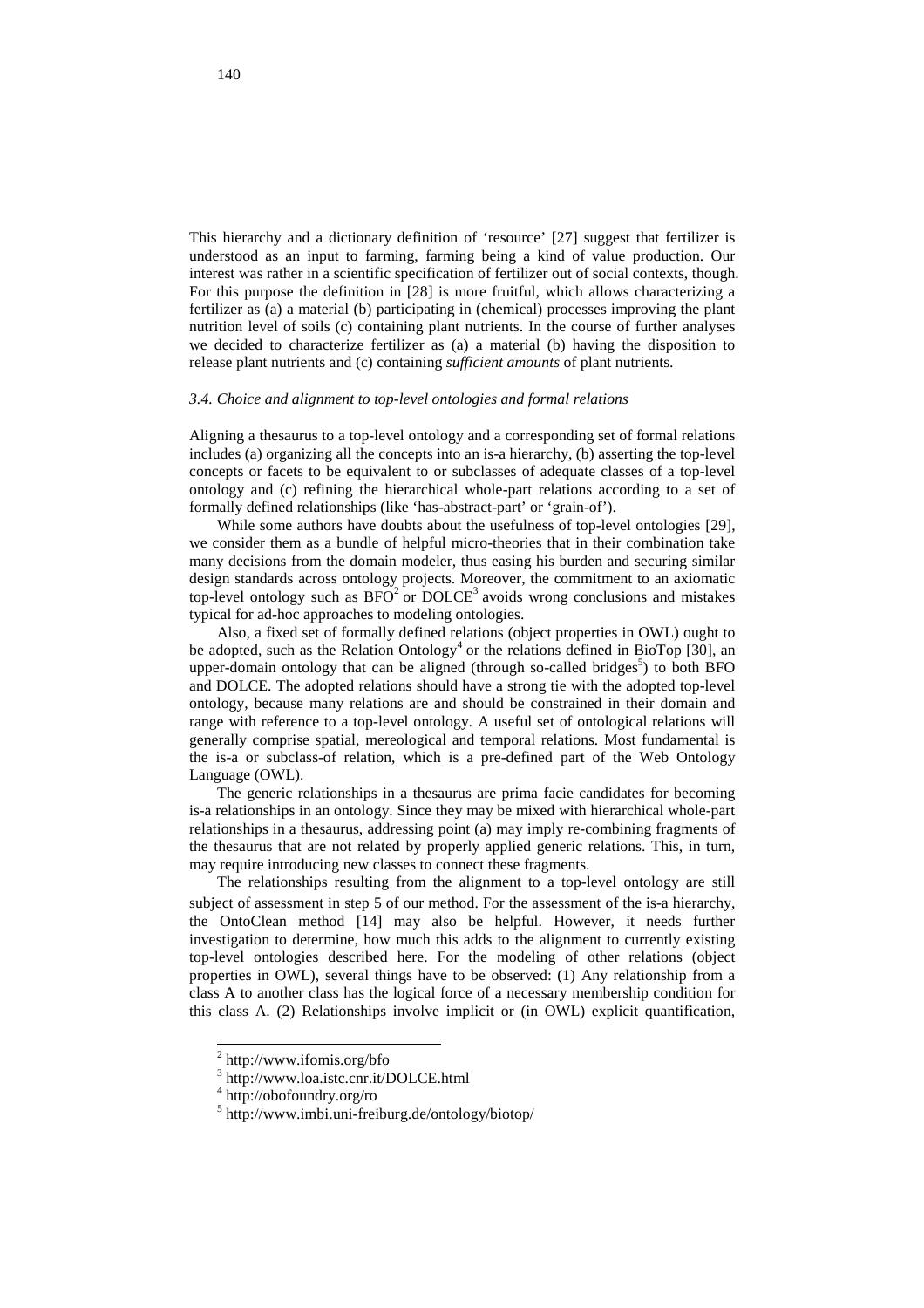which is relevant for the semantics of relational expressions [12]. Thus, (3) the relationship 'A isRelatedTo some B' does not normally imply the inverse relationship 'B hasRelationFrom some A'. E.g., every bow has as part some bow string, but not every bow string is part of some bow.

Special consideration should be given to poly-hierarchies. As described in [31] and [32], ontologically "correct" poly-hierarchies in the sense that they do not conflict with any of the other rules in our method are rare in practice. Frequently, the existence of poly-hierarchies indicates mistakes in the is-a hierarchy which can cause multiple inheritance problems (also called diamond problem). Such a modeling mistake is illustrated by the two paths for 'Renewable energy' in the AGROVOC thesaurus:<sup>6</sup>

Renewable energy → Renewable resources → Natural resources → Resources Renewable energy → Energy → Physical phenomena → Phenomena

"Renewable energy" may refer to the potential wind or sunshine of an area as a resource, as the first path says. It cannot be energy at the same time, though, because energy is never renewable in a literal sense, as it is, in fact, never lost but only transformed. Thus the poly-hierarchy is easily dissolved by deleting the second path which is incorrect anyway. There are however ontologically correct poly-hierarchies [33]. It is these hierarchies that are addressed in step 6, where also an example is provided.

**Example:** For modeling agricultural fertilizers we used BioTop [30], an upper-domain ontology that can be aligned (through so-called bridges) to both BFO and DOLCE<sup>7</sup>. The usefulness of BioTop for us lies in its fine-grained distinctions of material entities and its comprehensive set of formally defined relations (object properties).

In our case study we only aligned the thesaurus concept 'Fertilizers' and its subordinate concepts to BioTop. Since these AGROVOC concepts are ordered hierarchically by the generic relationship only, we were able to transform these into is-a relations in our fertilizer ontology. In connection with its formal specification (see next step), we defined the class 'fertilizer' to be a subclass of the BioTop class 'compound of collective material entities'. Collective material entities are amounts of molecules. Compounds of collective material entities represent the combination of several "pure" materials. We must declare 'fertilizer' to be such compound since there is hardly any pure fertilizer material in real-life environments. Instead, there will always be contained other substances—at least in minimal amounts—and we want to include these under the material we specify here.

#### *3.5. Formal specification of classes*

The formal specification of a class through necessary conditions is realized by adding the restrictions identified in step 3 as anonymous superclasses using the subclass axiom. It is then called a *primitive class* in Protégé. The specification of a class through an essential property is realized by adding the necessary and sufficient conditions as anonymous *equivalent classes* using the equivalent class axiom. It is then called a *defined class* in Protégé [34].

The asserted is-a relation is of considerable importance since all formal specifications of superordinate classes are inherited, allowing for most economic

 6 http://aims.fao.org/en/pages/594/sub?mytermcode=25719

<sup>7</sup> http://www.imbi.uni-freiburg.de/ontology/biotop/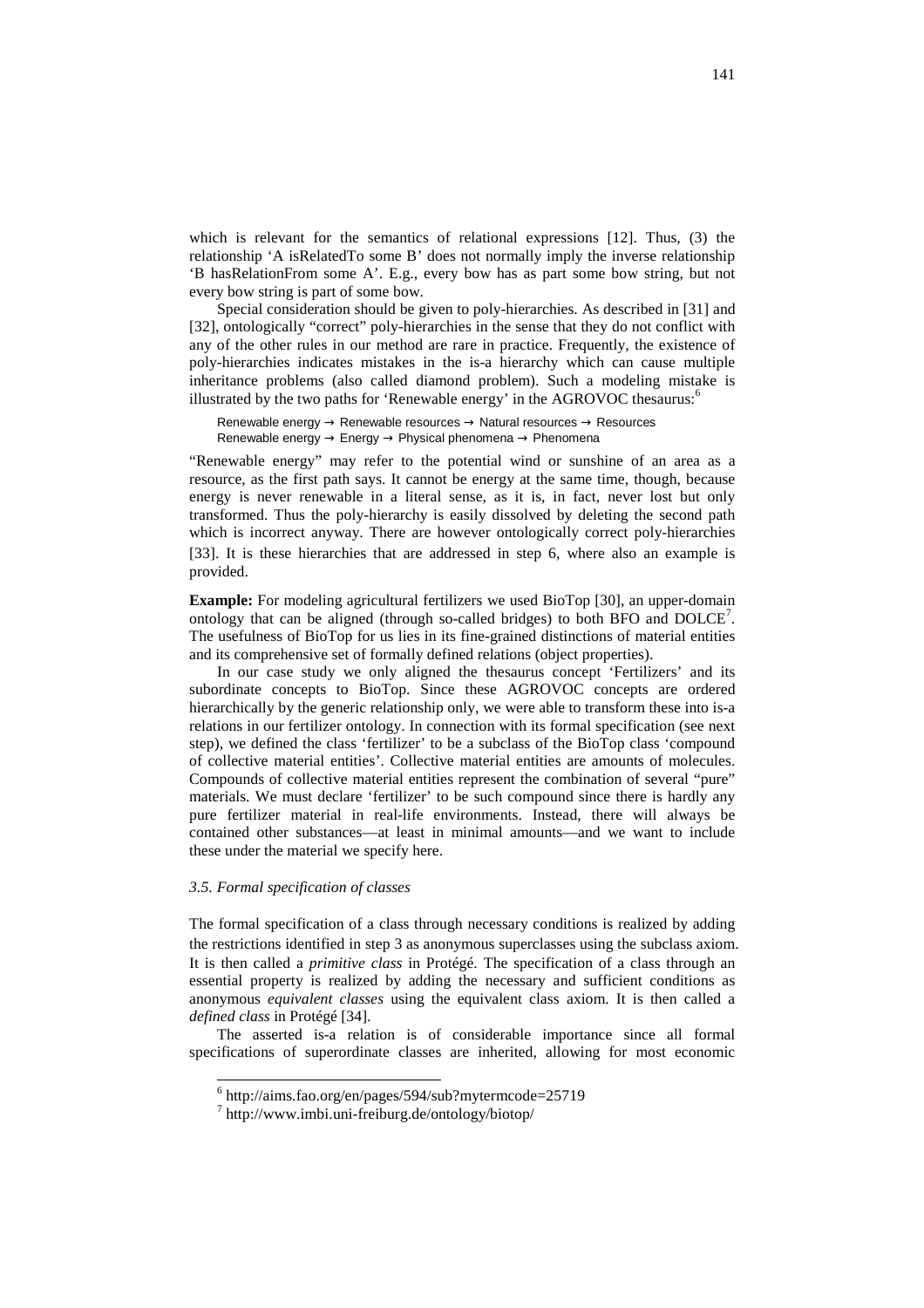specifications of a single class. Instead of defining new classes that are needed in formal specifications, other available ontologies ought to be referenced that have already formally specified these classes. It needs also be assured that no such new classes are created that overlap with what is already closely described by concepts of the imported thesaurus.

**Example:** The three necessary and sufficient conditions listed in step 3 translate into the following formal specification:

fertilizer SubClassOf 'compound of collective material entities' and ('bearer of' some 'plant nutrient release disposition') and ('has component part' some ('has granular part' some 'plant nutrient molecule'))

As this characterization does not require that a compound material in question contains *sufficient* amounts of plant nutrients, we did not formulate it as a definition of 'fertilizer', but as a necessary condition for being a fertilizer only.

## *3.6. Dissolving poly-hierarchies*

In order to get an ontology that can easily be maintained, poly-hierarchies should be avoided in the asserted ontology. Dissolving poly-hierarchies requires a decision as to which one of two or more hierarchical class paths shall be retained, i.e. which single superclass a "target class" at the bottom end of a poly-hierarchy shall keep. The other class paths are "dissolved" in the sense that (a) the restrictions of the classes along the dissolved class-paths are added to the specification of the target class and (b) any subsumption of the target class under classes of the dissolved class path is removed from the specification of the target class.

Dissolving poly-hierarchies in the *asserted ontology* in such way is one aspect of the "normalization" method recommended by Rector [31]. Notably, the methodical step never results in any loss of semantic information. The poly-hierarchies can later be automatically restored through inference by reasoning algorithms and then become visible in the *inferred ontology* again.

**Example:** The class 'liquid fertilizer' may initially be subsumed under two superclasses (illustrated in figure 1). It is a defined as follows:

'liquid fertilizer' EquivalentTo (fertilizer and 'portion of heterogenous liquid')

We decided to resolve the poly-hierarchy by making 'liquid fertilizer' primarily belong to the class 'fertilizer'. Thus, we replaced the hierarchical subsumption under 'portion of heterogenous liquid' (indicated through a dotted arrow in figure 1) by adding the restrictions of that class ('bearer of' some ('quality located' some 'liquid value region')) to the specification of 'liquid fertilizer'. Of course, conditions that are already part of the 'liquid fertilizer' specification and its superclasses along the retained class path do not have to be added again to the specification:

'liquid fertilizer' EquivalentTo (fertilizer and ('bearer of' some ('quality located' some 'liquid value region')))

The original hierarchical path will be restored in the inferred class hierarchy.

compound of collective material entities liquid fertilizer fertilizer  $\longrightarrow$  compound of collective material portion of heterogenous liquid material entities entity

**Figure 1.** Poly-hierarchy for 'liquid fertilizer' (the dotted arrow indicates the dissolved is-a relation).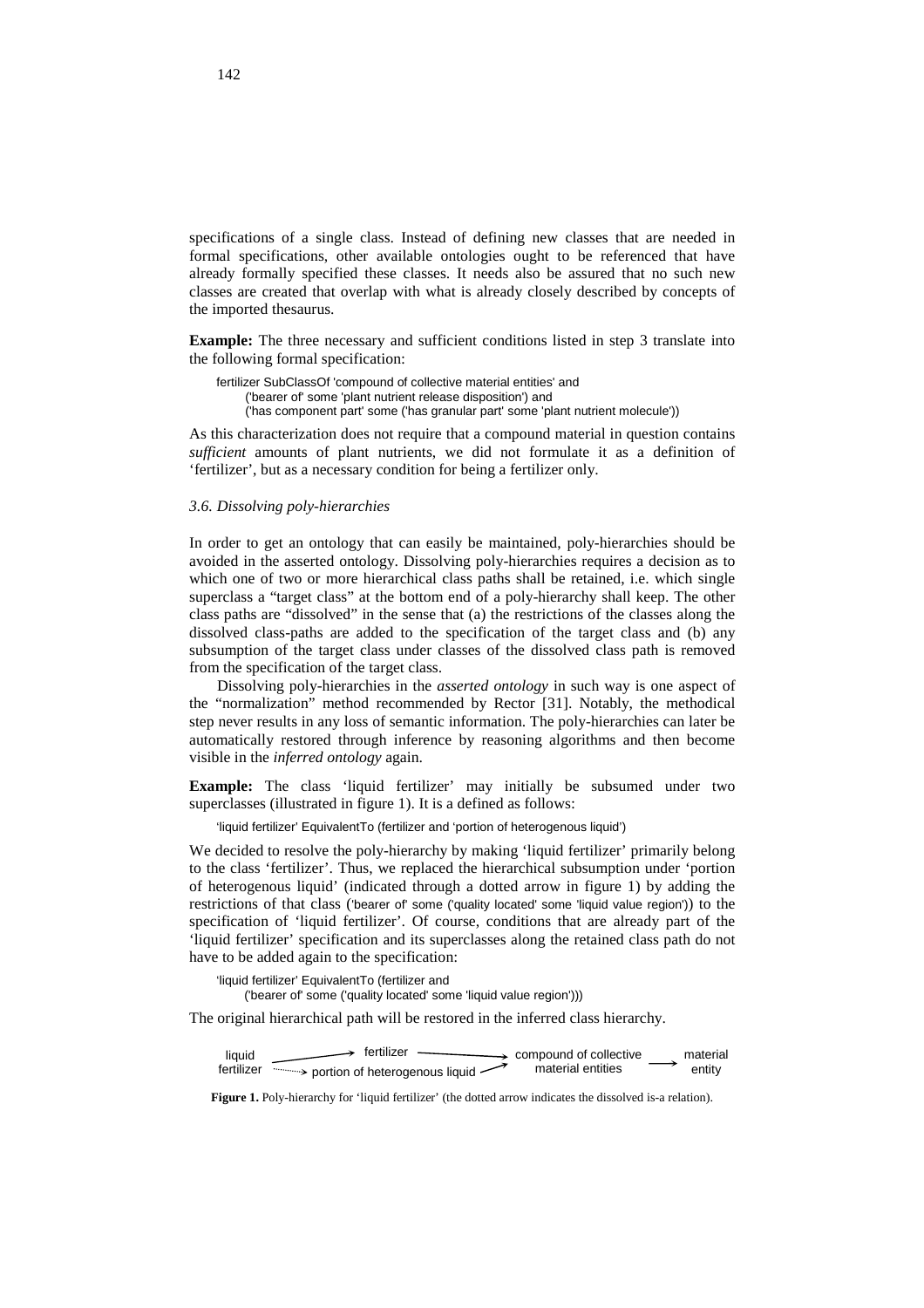#### *3.7. De-coupling of independent entities*

De-coupling facilitates the extendibility of ontologies with respect to dealing with nonessential dependent entities—often things like roles, functions or dispositions. Independent entities, the bearers of such dependent entities, are to be modeled independently from their respective combination with one or more dependent entities. The combinations are modeled as defined subclasses of the independent entities.

**Example:** The material through which the class 'fertilizer' is described can be separated from its combination with the disposition. Based on the 'fertilizer' specification (see step 5), a new class can be introduced:

'material containing significant amounts of plant nutrients' SubClassOf 'compound of collective material entities' and ('has component part' some ('has granular part' some 'plant nutrient molecule'))

Based on this new class, the 'fertilizer' specification can be reduced to:

fertilizer EquivalentTo 'material containing significant amounts of plant nutrients' and ('bearer of' some 'plant nutrient release disposition')

The subsumption hierarchy of 'fertilizer' changes as follows:

|                    |                              | before de-coupling: fertilizer $\longrightarrow$ compound of collective material entities |                                                                  |
|--------------------|------------------------------|-------------------------------------------------------------------------------------------|------------------------------------------------------------------|
| after de-coupling: | fertilizer $\longrightarrow$ | material containing<br>significant amounts of<br>plant nutrients                          | compound of<br>$\longrightarrow$ collective material<br>entities |

The design principle of de-coupling independent entities can be used to model additional information about the materials that are the basis for fertilizers. For example, material containing significant amounts of ammonia may not only be used as ammonium fertilizer, but also as cleaner, as agent for food products or as explosive.

## *3.8. Adjustment of spelling, punctuation and other aspects of class and property labels*

The final step of our re-engineering method consists in adjusting the labeling of ontology classes for improving the readability and understandability of the ontology by ontology engineers and users. Currently, there are no universally accepted conventions on how ontology classes should be labeled [35]. Nevertheless, common practices have been summarized [36] and it ought to be checked if similar conventions exist in one's field. In any case there should be taken care that one style is applied consistently. E.g., it appears to be generally accepted that names for ontology classes should be in their singular form. It should be noted that the labeling described here does not concern the name (URI/IRI) of the classes or properties as specified in [37]. We neither discuss the options for retaining synonym sets from the source thesaurus using the labeling provisions of the respective ontology language.

**Example:** In all steps above we have already adapted the spelling in the class labels. They now differ from the original spelling of the preferred terms representing the thesaurus concepts (e.g. 'Fertilizers' or 'Calcium fertilizers').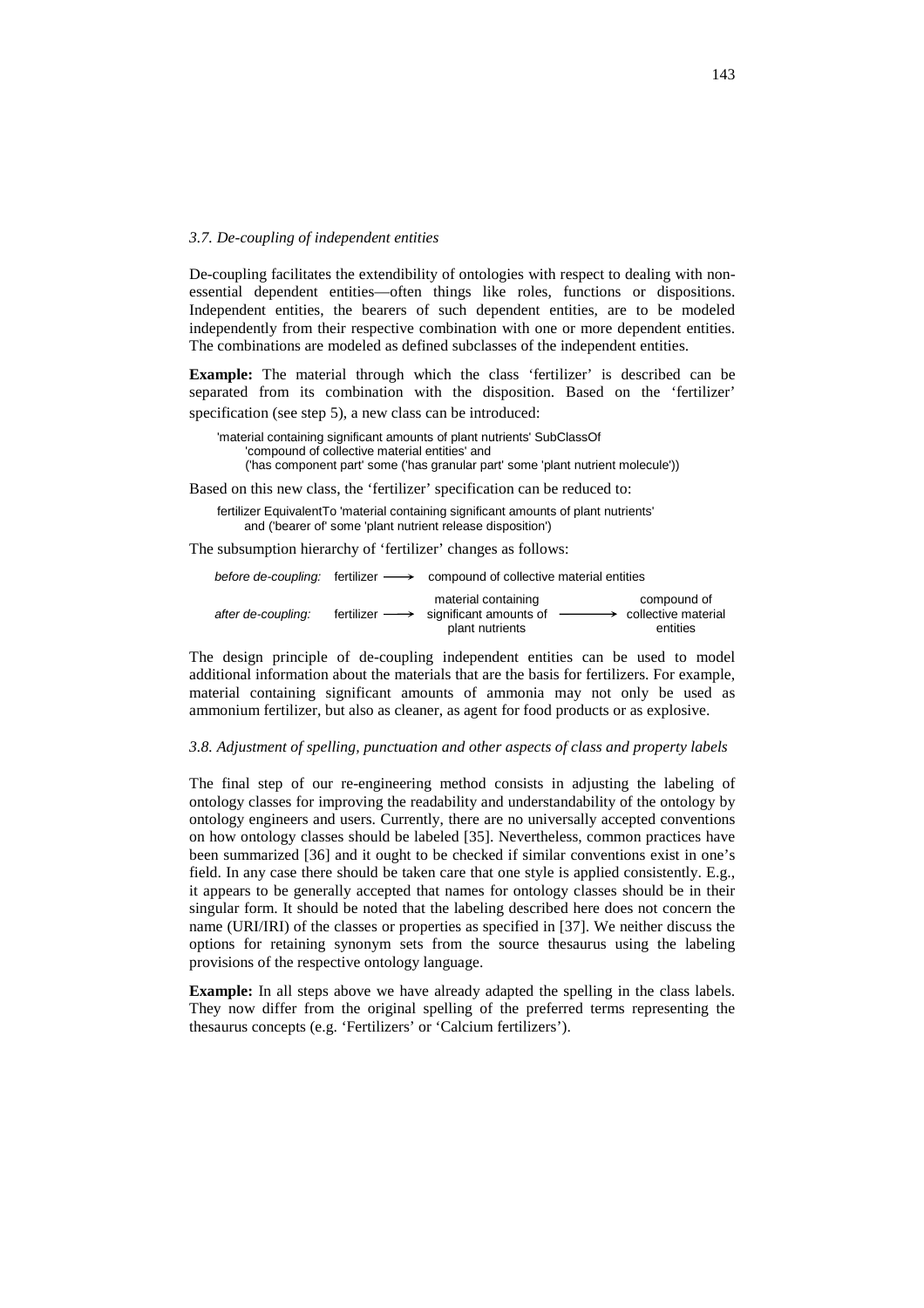#### **4. Discussion**

Our experience with implementing the re-engineering method is that it requires considerable effort. Steps 2, 6 and 8 may be at least partially automatable while the other steps appear to have no automation potential at the current state of the art. The effort connected with our method is justified where a highly precise standardization of the terminology is required or automated processing of intelligent systems is needed. Search expansion can be improved through ontologies (as well as thesauri), but may not justify the extra effort alone.

Re-engineering thesauri into ontologies requires a variety of ontology-related skills and knowledge just as those discussed for building ontologies [38]. To a large extent, ontology work is a codification of complex domain knowledge. Such knowledge is not at the disposal of non-experts who may need considerable time to acquire the knowledge and may model the domain wrongly. Thus it is desirable to set up a team covering the domain expertise.

Our method assumes an existing thesaurus. Nevertheless, it is only steps 1 and 2 that are specific to thesauri. It may be possible to adapt them to other types of structured vocabularies such as classification schemes (see [39] for an overview of a range of structured vocabularies). The remaining steps can be considered necessary steps for constructing ontologies in general. Steps 3-5 represent the core of ontological modeling. Steps 6 and 7 may be considered optional: Step 6 should have no influence on the hierarchy inferred by reasoning algorithms. And while step 7 explicates ontological principles, it also proliferates the ontology considerably so that it may be perceived more difficult to maintain. Only the specification of classes (step 5) provides clear room for qualitative differences and there may be developed evaluation methods describing those.

We acknowledge that our method has not been tested and refined on the scale of re-engineering a complete thesaurus. This is an extremely time-consuming task of potentially several man-years work given the typical thesaurus size of several thousand or even ten-thousand concepts. The method may have to be adjusted or may be usefully amended based on such large-scale experience.

# **5. Conclusions**

l

We have presented a method for re-engineering thesauri based on some best practices of ontology construction and thorough consideration of theoretical and practical differences of ontology and thesaurus structures. The method shows that it is not admissible to treat thesauri as ontologies and that there is far more to re-engineering thesauri than a simple syntactic conversion. Obviously, there is a difference between "converting and integrating vocabularies on the Semantic Web" [5] and creating ontologies that can be modularly developed and integrated. Unfortunately, this is often ignored, for example in the Ontology Alignment Evaluation Initiative (OAEI)<sup>8</sup> where thesauri and other vocabularies have been used as test cases in recent years.

Our method creates higher sensitivity towards distinguishing ontologies from vocabularies, sometimes referred to as terminologies. It also contributes to a better understanding of what the construction of complex ontologies means. Though not yet

<sup>8</sup> http://oaei.ontologymatching.org/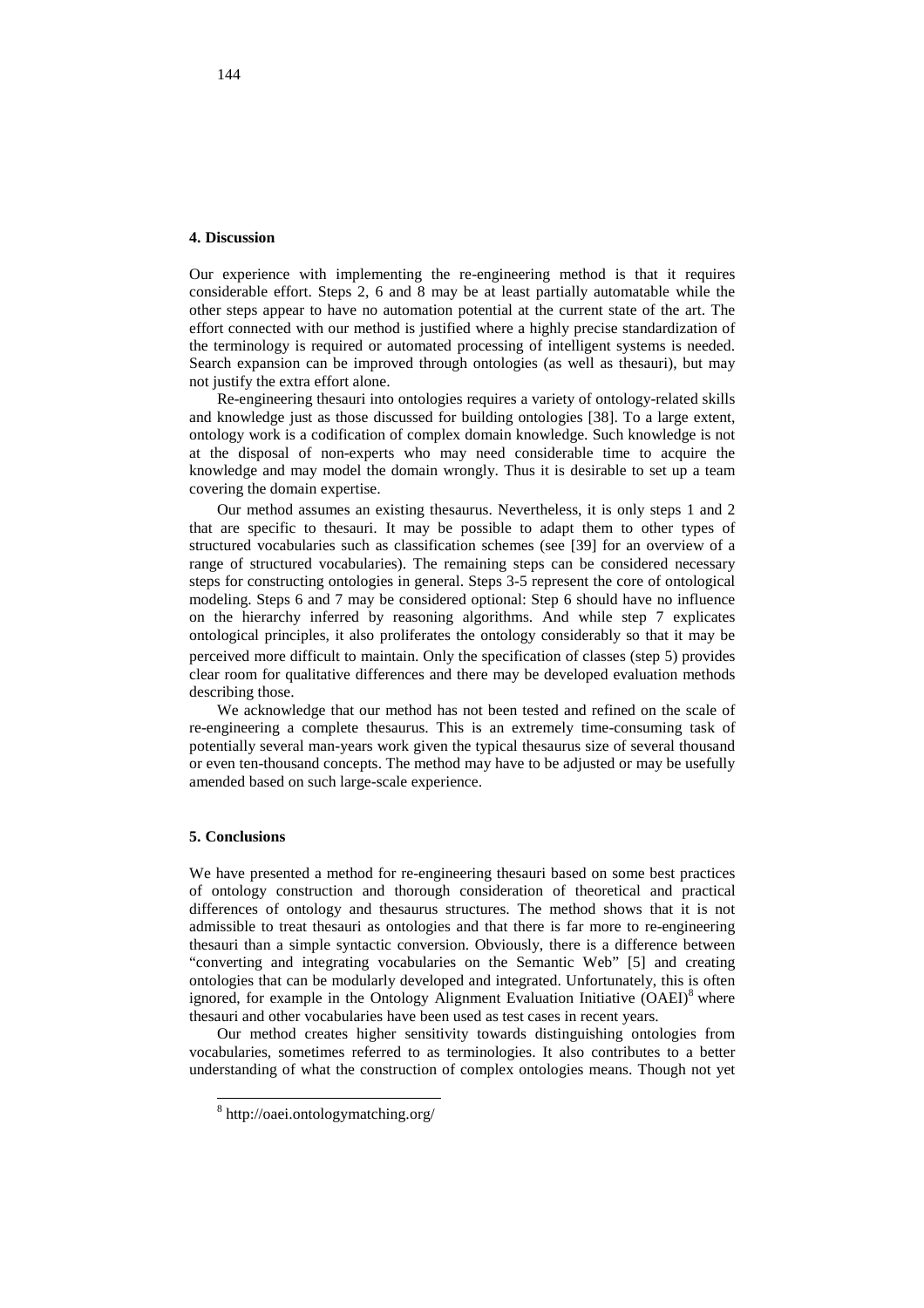an ontology itself, a vocabulary—whether structured or not—is often a good starting point for constructing an ontology. In the re-engineering process, it is the use of logicoriented modeling with necessary and sufficient conditions that enforces a higher level of precision than is the case with thesauri. Ontological modeling challenges and provokes rethinking of contradictions that stay undiscovered in vocabulary and terminology work. The instruments for specifications are too weak in these contexts.

In future work we plan a more detailed analysis and comparison of the practical differences between thesauri and ontologies. In particular, we want to detail which of those two information artifacts is appropriate for which purpose, in order to know for which aim the effort of re-engineering a thesaurus into an ontology is justified.

## **Acknowledgements**

The research of D.K. has been enabled through the ORES travel and research grant provided by University of Melbourne, with special thanks to Edmund Kazmierczak and Simon Milton for their support in setting up the research visit. The work of L.J. has been supported by the DFG under the auspices of the GoodOD project. We are indebted to Niels Grewe, Johannes Röhl, Simon Milton and Edmund Kazmierczak and the anonymous referees for helpful comments on previous versions of this paper.

## **References**

- [1] B. Smith, M. Ashburner, C. Rosse, J. Bard, W. Bug, W. Ceusters, L. J. Goldberg, K. Eilbeck, A. Ireland, C. J. Mungall, N. Leontis, P. Rocca-Serra, A. Ruttenberg, S.-A. Sansone, R. H. Scheuermann, N. Shah, P. L. Whetzel, and S. Lewis, "The OBO Foundry: coordinated evolution of ontologies to support biomedical data integration," *Nat Biotechnol*, vol. 25, no. 11, p. 1251, Nov. 2007.
- [2] B. J. Wielinga, A. T. Schreiber, J. Wielemaker, and J. A. C. Sandberg, "From thesaurus to ontology," in *Proceedings of the 1st international conference on Knowledge capture*, Victoria, British Columbia, Canada, 2001, pp. 194–201.
- [3] J. Z. Pan, "Resource Description Framework," in *Handbook on Ontologies*, 2nd ed., 2009, pp. 71–90.
- [4] D. Soergel, B. Lauser, A. Liang, F. Fisseha, J. Keizer, and S. Katz, "Reengineering Thesauri for New Applications: the AGROVOC Example," *JoDI*, vol. 4, no. 4, 2004.
- [5] M. van Assem, "Converting and Integrating Vocabularies for the Semantic Web," Vrije Universiteit, Amsterdam, the Netherlands, 2010.
- [6] SKOS-Reference, *SKOS Simple Knowledge Organization System. Reference*. World Wide Web Consortium (W3C), 2009.
- [7] B. M. Villazón-Terrazas and A. Gómez Pérez, "A Method for Reusing and Re-engineering Nonontological Resources for Building Ontologies," PhD thesis, Universidad Politécnica de Madrid, 2011.
- [8] M. Hepp and J. de Bruijn, "GenTax: A generic methodology for deriving OWL and RDF-S ontologies from hierarchical classifications, thesauri, and inconsistent taxonomies," in *The Semantic Web: Research and Applications*, Innsbruck, Austria, 2007, pp. 129–144.
- [9] U. Hahn, "Turning Informal Thesauri Into Formal Ontologies: A Feasibility Study on Biomedical Knowledge re-Use," in *Comparative and Functional Genomics*, 2003, vol. 4, pp. 94–97.
- [10] U. Hahn and S. Schulz, "Ontology engineering by thesaurus re-engineering," in *Information Modelling and Knowledge Bases Xiii*, H. Kangassalo, Ed. IOS Press, 2002.
- [11] E. Hyvönen, K. Viljanen, J. Tuominen, and K. Seppälä, "Building a national semantic web ontology and ontology service infrastructure—the FinnONTO approach," in *Proceedings of the 5th European semantic web conference ESWC 2008, Tenerife, Spain, June 1-5, 2008*, Berlin, Heidelberg, 2008, pp. 95–109.
- [12] S. Schulz, D. Schober, I. Tudose, and H. Stenzhorn, "The Pitfalls of Thesaurus Ontologization–the Case of the NCI Thesaurus," in *AMIA Annual Symposium Proceedings*, 2010, vol. 2010, p. 727.